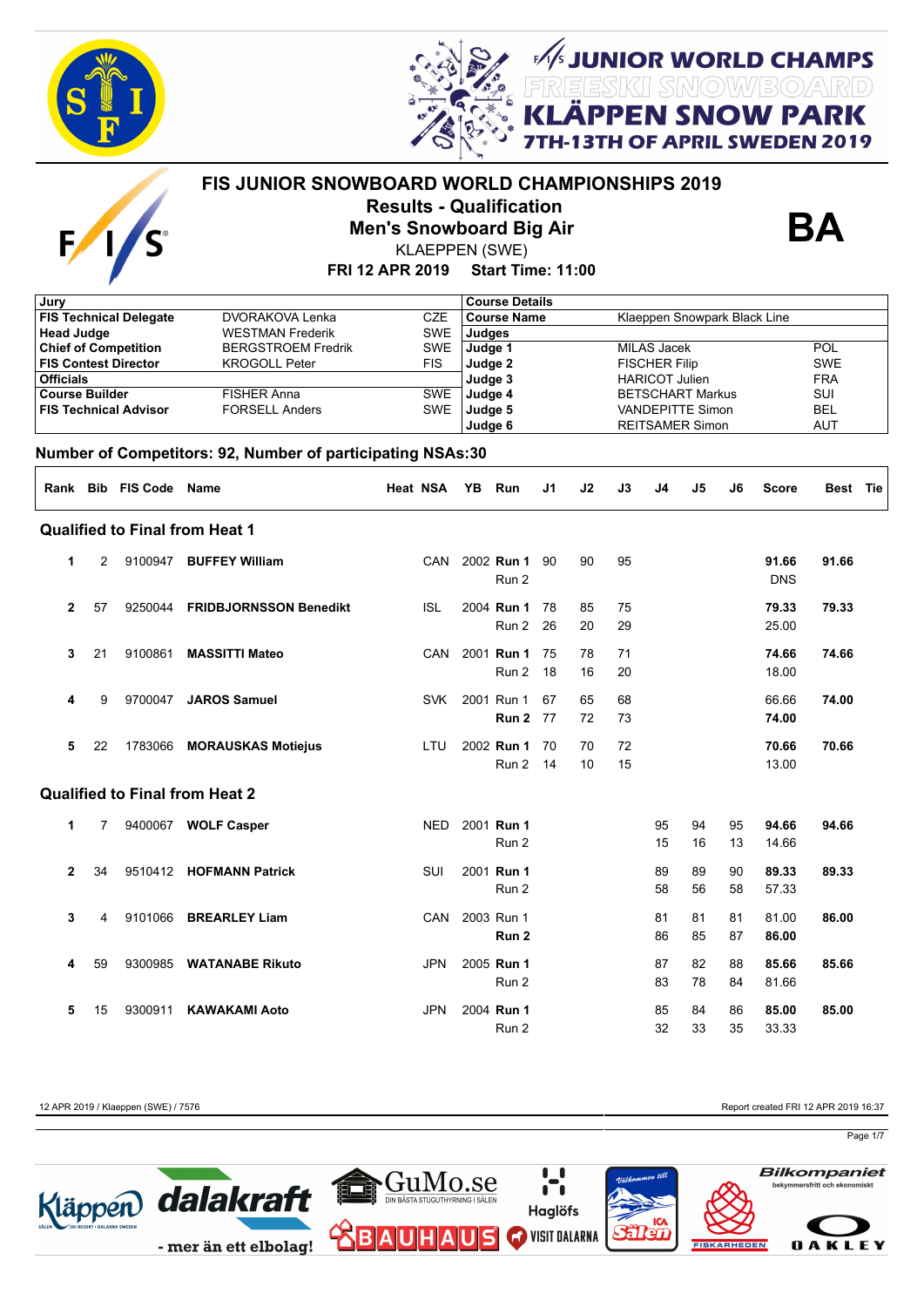



# **FIS JUNIOR SNOWBOARD WORLD CHAMPIONSHIPS 2019 Results - Qualification Men's Snowboard Big Air**



**UNIOR WORLD CHAMPS<br>ESKI SMOW/BOARD** 

**SNOW PARK FAPRIL SWEDEN 2019** 

**FRI 12 APR 2019 Start Time: 11:00** KLAEPPEN (SWE)

|                      |    | Rank Bib FIS Code Name |                                       | <b>Heat NSA</b>                      | YB Run                        | J1         | J2       | J3       | J <sub>4</sub> | J5       | J6       | <b>Score</b>   | Best Tie |  |
|----------------------|----|------------------------|---------------------------------------|--------------------------------------|-------------------------------|------------|----------|----------|----------------|----------|----------|----------------|----------|--|
|                      |    |                        | <b>Qualified to Final from Heat 3</b> |                                      |                               |            |          |          |                |          |          |                |          |  |
| 1                    | 23 |                        | 9410049 DAVERN Mitchell               | <b>NZL</b>                           | 2002 Run 1<br>Run 2           | 89<br>57   | 90<br>57 | 89<br>51 |                |          |          | 89.33<br>55.00 | 89.33    |  |
| $\overline{2}$       | 14 | 9300804                | <b>KIMATA Ryoma</b>                   | <b>JPN</b>                           | 2002 Run 1<br><b>Run 2 85</b> | 23         | 10<br>88 | 22<br>93 |                |          |          | 18.33<br>88.66 | 88.66    |  |
| 3                    | 49 | 9180186                | <b>KAUTONEN Valtteri</b>              | <b>FIN</b>                           | 2002 Run 1<br>Run 2           | 82<br>26   | 85<br>22 | 83<br>24 |                |          |          | 83.33<br>24.00 | 83.33    |  |
| 4                    | 73 |                        | 9420163 TAKLO Johannes                |                                      | NOR 2002 Run 1<br>Run 2       | 24<br>77   | 15<br>81 | 20<br>80 |                |          |          | 19.66<br>79.33 | 79.33    |  |
| 5                    | 66 |                        | 9400080 FOY Rakim                     | <b>NED</b>                           | 2002 Run 1<br>Run 2           | 20<br>- 76 | 13<br>82 | 16<br>78 |                |          |          | 16.33<br>78.66 | 78.66    |  |
|                      |    |                        | <b>Qualified to Final from Heat 4</b> |                                      |                               |            |          |          |                |          |          |                |          |  |
| 1                    | 89 |                        | 9420171 GROTERUD Magnus               |                                      | NOR 2001 Run 1<br>Run 2       |            |          |          | 91<br>46       | 91<br>44 | 89<br>40 | 90.33<br>43.33 | 90.33    |  |
| $\mathbf{2}$         | 3  | 9531350                | <b>CANTER Jake</b>                    | <b>USA</b>                           | 2003 Run 1<br>Run 2           |            |          |          | 87<br>73       | 88<br>75 | 85<br>75 | 86.66<br>74.33 | 86.66    |  |
| 3                    | 17 | 9500160                | <b>MATHISEN William</b>               |                                      | SWE 2003 Run 1<br>Run 2       |            |          |          | 71<br>86       | 73<br>86 | 70<br>84 | 71.33<br>85.33 | 85.33    |  |
| 4                    | 47 |                        | 9050276 FRISCHHUT Lukas               | <b>AUT</b>                           | 2003 Run 1<br>Run 2           |            |          |          | 84<br>30       | 84<br>21 | 83<br>25 | 83.66<br>25.33 | 83.66    |  |
| 5                    | 63 | 9420164                | <b>KIRKHUS Oyvind</b>                 |                                      | NOR 2002 Run 1<br>Run 2       |            |          |          | 36<br>82       | 32<br>82 | 30<br>81 | 32.66<br>81.66 | 81.66    |  |
| <b>Not Qualified</b> |    |                        |                                       |                                      |                               |            |          |          |                |          |          |                |          |  |
| 21                   | 27 |                        | 9500158 ALMQVIST Gabriel              | H <sub>2</sub> SWE 2001 <b>Run 1</b> | Run 2                         |            |          |          | 83<br>37       | 83<br>42 | 83<br>35 | 83.00<br>38.00 | 83.00    |  |
| 22                   | 33 | 9531353                | <b>MCDERMOTT Eli</b>                  | H <sub>2</sub> USA                   | 2002 Run 1<br>Run 2           |            |          |          | 82<br>80       | 82<br>81 | 84<br>85 | 82.66<br>82.00 | 82.66    |  |
| 23                   | 48 | 9120055                | <b>SU Yiming</b>                      | H4 CHN                               | 2004 <b>Run 1</b><br>Run 2    |            |          |          | 80<br>36       | 80<br>38 | 80<br>31 | 80.00<br>35.00 | 80.00    |  |

12 APR 2019 / Klaeppen (SWE) / 7576 Report created FRI 12 APR 2019 16:37

Page 2/7

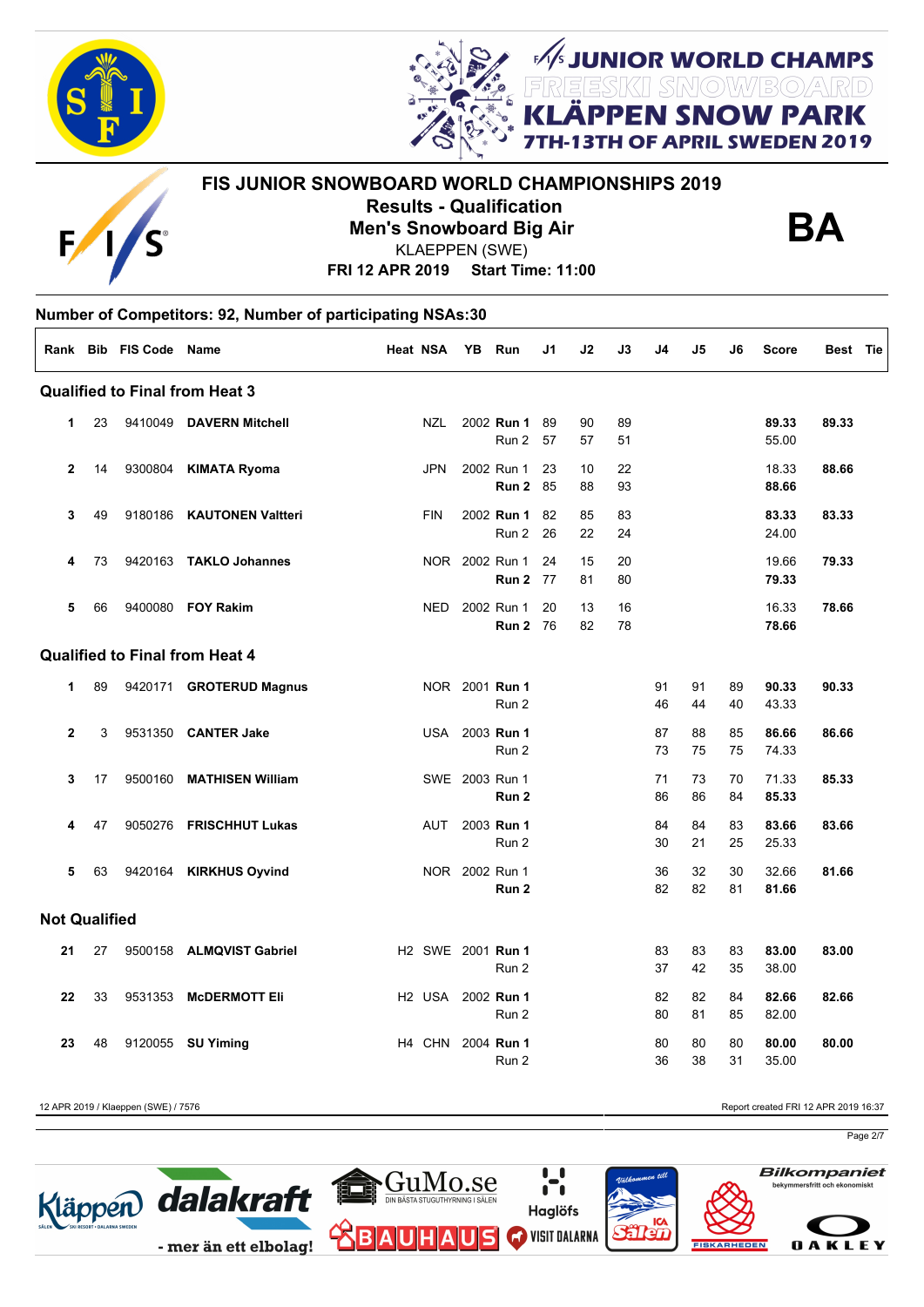

E



**FIS JUNIOR SNOWBOARD WORLD CHAMPIONSHIPS 2019 Results - Qualification Men's Snowboard Big Air**



**JUNIOR WORLD CHAMPS<br>EESKII SMOW/BO/ARD<br># DDLLL ALLOULL DADIE** 

**I SNOW PARK** 

OF APRIL SWEDEN 2019

**FRI 12 APR 2019 Start Time: 11:00** KLAEPPEN (SWE)

### **Number of Competitors: 92, Number of participating NSAs:30**  $\Gamma$

|    |    | Rank Bib FIS Code Name |                              | <b>Heat NSA</b>    | YB Run                                        | J1       | J2       | J3       | J4       | J5       | J6       | <b>Score</b>   | Best Tie |
|----|----|------------------------|------------------------------|--------------------|-----------------------------------------------|----------|----------|----------|----------|----------|----------|----------------|----------|
| 24 | 40 |                        | 9300971 OGIWARA Hiroto       | H4 JPN             | 2005 Run 1<br>Run 2                           |          |          |          | 32<br>81 | 36<br>78 | 27<br>79 | 31.66<br>79.33 | 79.33    |
| 24 | 43 |                        | 9290402 FRAMARIN Leo         | H <sub>2</sub> ITA | 2001 Run 1<br>Run 2                           |          |          |          | 79<br>22 | 77<br>18 | 82<br>17 | 79.33<br>19.00 | 79.33    |
| 26 | 16 |                        | 9101051 GILL Liam            | H <sub>2</sub> CAN | 2003 Run 1<br>Run 2                           |          |          |          | 78<br>52 | 78<br>52 | 79<br>57 | 78.33<br>53.66 | 78.33    |
| 27 | 10 |                        | 9200129 GUETL Leon           |                    | H3 GER 2001 Run 1 78<br>Run 2 70              |          | 75<br>60 | 77<br>69 |          |          |          | 76.66<br>66.33 | 76.66    |
| 28 | 19 |                        | 9101116 FINESTONE Finn       |                    | H3 CAN 2003 Run 1<br>Run 2                    | 70<br>69 | 80<br>72 | 79<br>70 |          |          |          | 76.33<br>70.33 | 76.33    |
| 29 | 99 |                        | 9190448 LAROCHAIX Noe        |                    | H4 FRA 2001 <b>Run 1</b><br>Run 2             |          |          |          | 76<br>48 | 75<br>51 | 77<br>51 | 76.00<br>50.00 | 76.00    |
| 30 | 11 |                        | 9531369 HENRICKSEN Dusty     |                    | H <sub>2</sub> USA 2003 <b>Run 1</b><br>Run 2 |          |          |          | 75<br>31 | 75<br>35 | 77<br>34 | 75.66<br>33.33 | 75.66    |
| 31 | 72 |                        | 9180192 PARTANEN Aatu        | H <sub>2</sub> FIN | 2002 Run 1<br>Run 2                           |          |          |          | 76<br>66 | 76<br>64 | 74<br>66 | 75.33<br>65.33 | 75.33    |
| 32 | 13 |                        | 9510443 PUENTER Nick         | H <sub>4</sub> SUI | 2002 Run 1<br>Run 2                           |          |          |          | 74<br>38 | 72<br>38 | 74<br>34 | 73.33<br>36.66 | 73.33    |
| 33 | 55 |                        | 9480723 LENCHEVSKIY Yaroslav |                    | H4 RUS 2002 Run 1<br>Run 2                    |          |          |          | 72<br>31 | 74<br>30 | 72<br>25 | 72.66<br>28.66 | 72.66    |
| 33 | 75 |                        | 9150216 SALAC Kristian       |                    | H3 CZE 2001 Run 1<br><b>Run 2 69</b>          | 22       | 21<br>74 | 17<br>75 |          |          |          | 20.00<br>72.66 | 72.66    |
| 35 | 35 |                        | 9200161 BREU Moritz          |                    | H3 GER 2003 Run 1<br>Run 2 24                 | 74       | 70<br>19 | 71<br>21 |          |          |          | 71.66<br>21.33 | 71.66    |
| 36 | 56 |                        | 9200181 HUBER Niklas         |                    | H1 GER 2004 Run 1<br>Run 2                    | 64<br>46 | 75<br>42 | 70<br>59 |          |          |          | 69.66<br>49.00 | 69.66    |
| 37 | 25 |                        | 9110019 YANEZ Alvaro         | H4 CHI             | 2002 Run 1<br>Run 2                           |          |          |          | 68<br>26 | 68<br>31 | 68<br>19 | 68.00<br>25.33 | 68.00    |
| 37 | 28 |                        | 9101044 KOVEN Sam            | H <sub>3</sub> CAN | 2001 Run 1<br><b>Run 2 69</b>                 | 65       | 63<br>68 | 65<br>67 |          |          |          | 64.33<br>68.00 | 68.00    |

12 APR 2019 / Klaeppen (SWE) / 7576 Report created FRI 12 APR 2019 16:37

Page 3/7

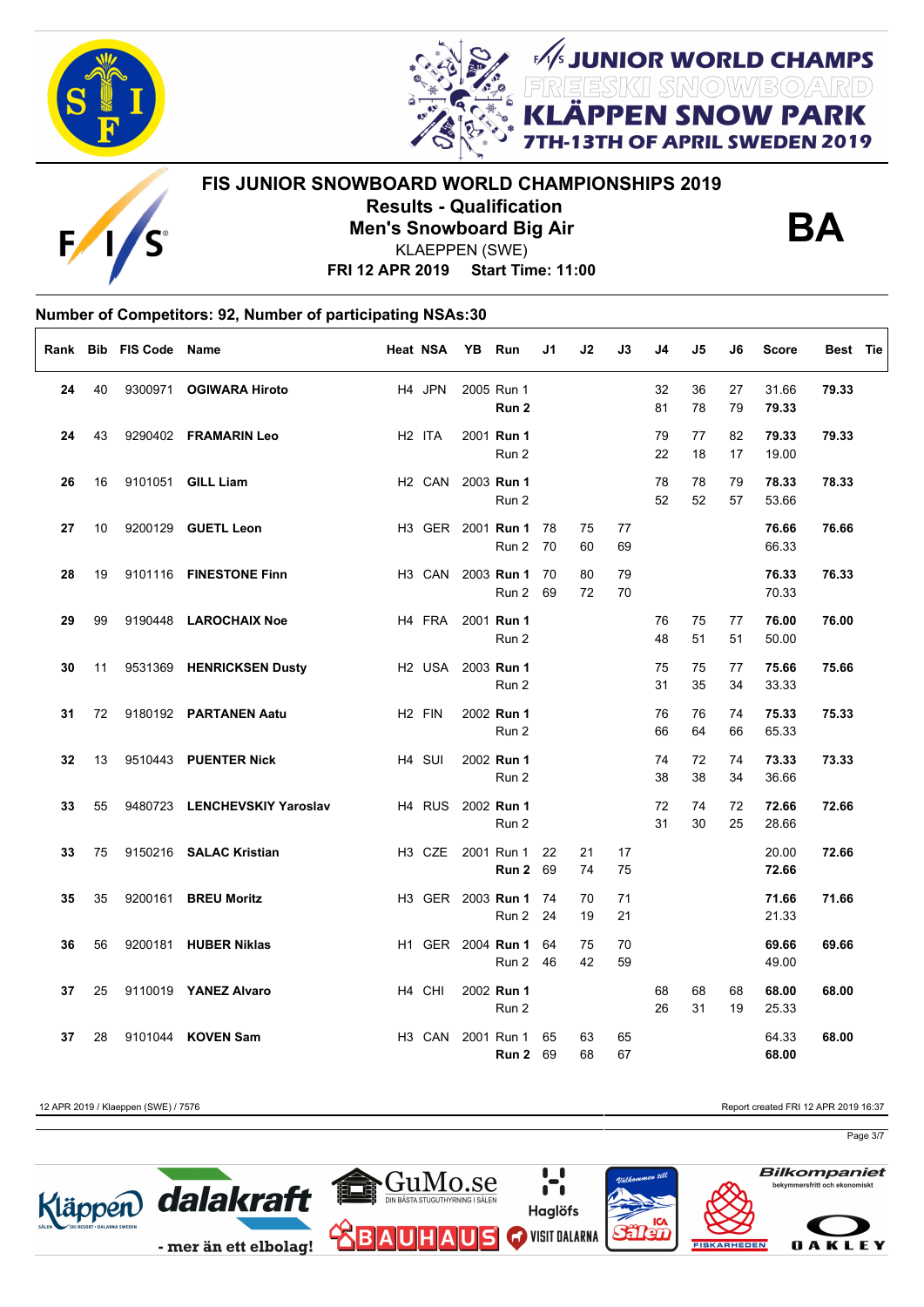



**FIS JUNIOR SNOWBOARD WORLD CHAMPIONSHIPS 2019 Results - Qualification**



**Men's Snowboard Big Air** KLAEPPEN (SWE)

**FRI 12 APR 2019 Start Time: 11:00**

# **Number of Competitors: 92, Number of participating NSAs:30**

| Rank |     | <b>Bib FIS Code</b> | Name                     | Heat NSA           | YB | Run                        | J1       | J2       | J3       | J4 | J5 | J6 | <b>Score</b>   | Best Tie |  |
|------|-----|---------------------|--------------------------|--------------------|----|----------------------------|----------|----------|----------|----|----|----|----------------|----------|--|
| 39   | 53  |                     | 9060016 de SLOOVER Jules | H1 BEL             |    | 2002 Run 1                 | 73       | 60       | 69       |    |    |    | 67.33          | 67.33    |  |
|      |     |                     |                          |                    |    | Run 2                      | 17       | 12       | 17       |    |    |    | 15.33          |          |  |
| 40   | 18  | 9300841             | <b>OHASHI Rikuto</b>     | H4 JPN             |    | 2001 Run 1                 |          |          |          | 26 | 25 | 25 | 25.33          | 66.66    |  |
|      |     |                     |                          |                    |    | Run 2                      |          |          |          | 67 | 64 | 69 | 66.66          |          |  |
| 41   | 105 | 9220081             | <b>SMITH Ethan</b>       |                    |    | H3 GBR 2003 Run 1          | 68       | 65       | 66       |    |    |    | 66.33          | 66.33    |  |
|      |     |                     |                          |                    |    | Run 2                      | 30       | 28       | 24       |    |    |    | 27.33          |          |  |
| 42   | 65  |                     | 9420165 VIK Sebastian    | H4 NOR 2002 Run 1  |    |                            |          |          |          | 66 | 65 | 67 | 66.00          | 66.00    |  |
|      |     |                     |                          |                    |    | Run 2                      |          |          |          | 27 | 26 | 27 | 26.66          |          |  |
| 43   | 101 |                     | 9190470 OLIVER Lenny     | H4 FRA             |    | 2002 Run 1                 |          |          |          | 64 | 62 | 65 | 63.66          | 63.66    |  |
|      |     |                     |                          |                    |    | Run 2                      |          |          |          | 24 | 28 | 19 | 23.66          |          |  |
| 44   | 61  |                     | 9480755 TARAKANOV Igor   | H2 RUS 2003 Run 1  |    |                            |          |          |          | 62 | 59 | 62 | 61.00          | 61.00    |  |
|      |     |                     |                          |                    |    | Run 2                      |          |          |          | 27 | 26 | 19 | 24.00          |          |  |
| 45   | 8   |                     | 9560205 MEKINC Naj       | H <sub>1</sub> SLO |    | 2001 Run 1                 | 15       | 8        | 25       |    |    |    | 16.00          | 60.66    |  |
|      |     |                     |                          |                    |    | Run 2                      | 62       | 58       | 62       |    |    |    | 60.66          |          |  |
|      |     |                     |                          |                    |    |                            |          |          | 64       |    |    |    |                |          |  |
| 46   | 94  |                     | 9531311 HEALY Will       |                    |    | H1 USA 2002 Run 1<br>Run 2 | 50<br>13 | 67<br>19 | 25       |    |    |    | 60.33<br>19.00 | 60.33    |  |
|      |     |                     |                          |                    |    |                            |          |          |          |    |    |    |                |          |  |
| 47   | 60  |                     | 9480695 ABOZOVIK Nikita  |                    |    | H1 RUS 2003 Run 1<br>Run 2 | 59<br>55 | 55<br>51 | 65<br>60 |    |    |    | 59.66<br>55.33 | 59.66    |  |
|      |     |                     |                          |                    |    |                            |          |          |          |    |    |    |                |          |  |
| 47   | 76  |                     | 9120058 GAO Xuesong      | H3 CHN 2002 Run 1  |    | Run 2                      | 17<br>59 | 16<br>62 | 14<br>58 |    |    |    | 15.66<br>59.66 | 59.66    |  |
|      |     |                     |                          |                    |    |                            |          |          |          |    |    |    |                |          |  |
| 49   | 90  |                     | 9420169 ROHRT Odin       | H1 NOR 2004 Run 1  |    | Run 2                      | 12<br>58 | 11<br>59 | 15<br>61 |    |    |    | 12.66<br>59.33 | 59.33    |  |
|      |     |                     |                          |                    |    |                            |          |          |          |    |    |    |                |          |  |
| 50   | 6   |                     | 9200131 VICKTOR Noah     | H4 GER 2001 Run 1  |    |                            |          |          |          | 58 | 58 | 59 | 58.33          | 58.33    |  |
|      |     |                     |                          |                    |    | Run 2                      |          |          |          |    |    |    | <b>DNS</b>     |          |  |
| 51   | 62  |                     | 9150266 HRONES Jakub     | H <sub>1</sub> CZE |    | 2004 Run 1                 | 55       | 52       | 63       |    |    |    | 56.66          | 56.66    |  |
|      |     |                     |                          |                    |    | Run 2                      | 16       | 14       | 17       |    |    |    | 15.66          |          |  |
| 52   | 42  |                     | 9300916 OGASAWARA Senan  | H <sub>3</sub> JPN |    | 2004 Run 1                 | 56       | 50       | 59       |    |    |    | 55.00          | 55.00    |  |
|      |     |                     |                          |                    |    | Run 2                      | 50       | 40       | 45       |    |    |    | 45.00          |          |  |
| 53   | 12  |                     | 9030146 FASOLA Manuel    | H4 ARG             |    | 2002 Run 1                 |          |          |          | 50 | 50 | 55 | 51.66          | 51.66    |  |
|      |     |                     |                          |                    |    | Run 2                      |          |          |          | 30 | 35 | 38 | 34.33          |          |  |

12 APR 2019 / Klaeppen (SWE) / 7576 Report created FRI 12 APR 2019 16:37

**BA**

**SUNIOR WORLD CHAMPS<br>REESKI SMOWBOARD<br>LÄPPEN SNOW PARK** 

OF APRIL SWEDEN 2019

Page 4/7

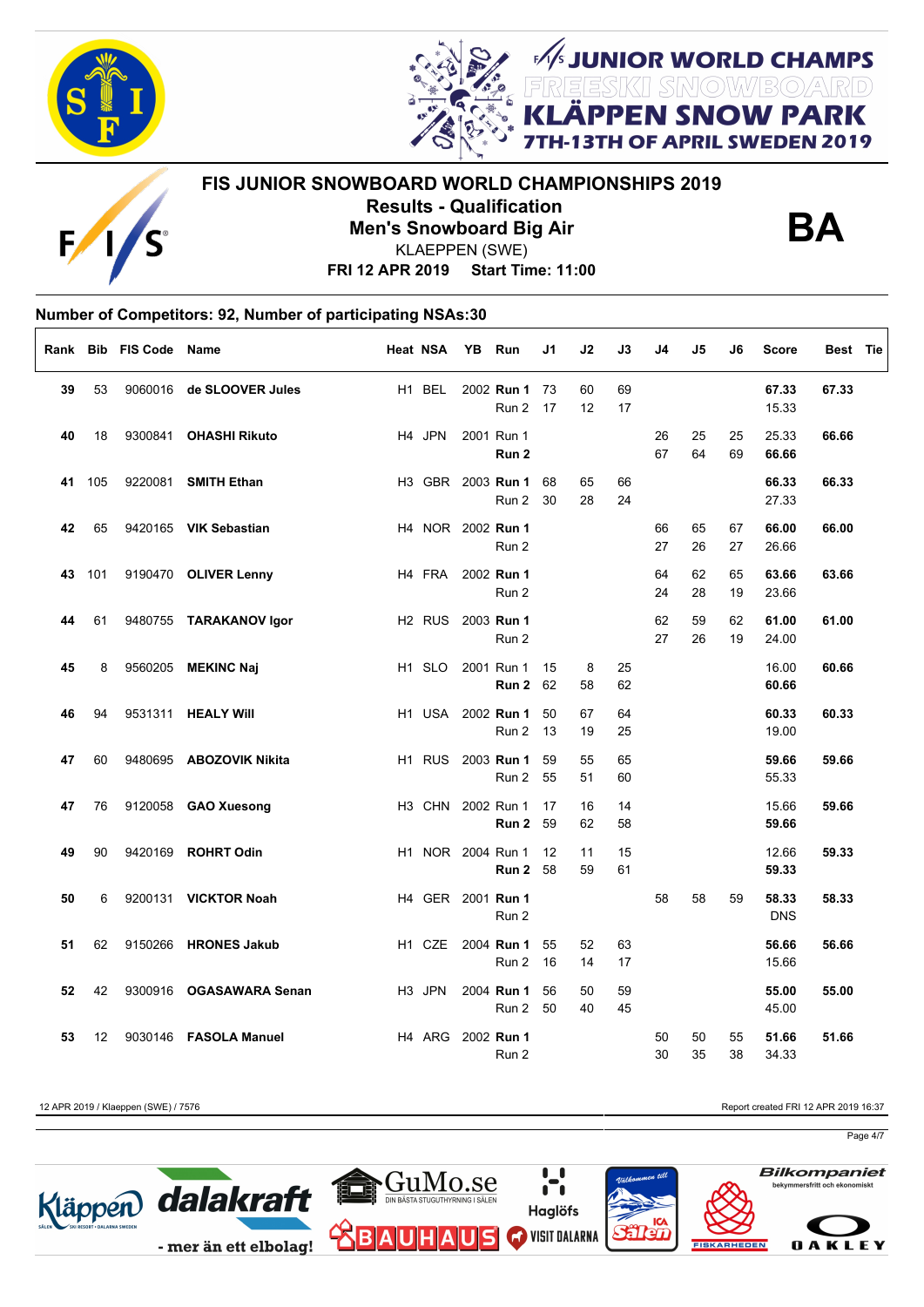

E



**FIS JUNIOR SNOWBOARD WORLD CHAMPIONSHIPS 2019 Results - Qualification Men's Snowboard Big Air**



**JUNIOR WORLD CHAMPS<br>EESKII SMOW/BO/ARD<br># DDLLL ALLOULL DADIE** 

**I SNOW PARK** 

OF APRIL SWEDEN 2019

**FRI 12 APR 2019 Start Time: 11:00** KLAEPPEN (SWE)

### **Number of Competitors: 92, Number of participating NSAs:30**  $\Gamma$

|    |     | Rank Bib FIS Code Name |                                 | <b>Heat NSA</b>    |                    | YB | Run                                  | J1       | J2                   | J3       | J4       | J5       | J6       | <b>Score</b>   | Best Tie |
|----|-----|------------------------|---------------------------------|--------------------|--------------------|----|--------------------------------------|----------|----------------------|----------|----------|----------|----------|----------------|----------|
| 53 | 45  |                        | 9531271 FITZGERALD TJ           |                    | H1 USA             |    | 2001 Run 1<br>Run 2                  | 8<br>52  | $\sqrt{5}$<br>50     | 10<br>53 |          |          |          | 7.66<br>51.66  | 51.66    |
| 55 | 51  |                        | 9040292 ROBERTSON-HAHN Joshua   |                    | H <sub>3</sub> AUS |    | 2005 Run 1<br>Run 2                  | 47<br>9  | 55<br>10             | 52<br>11 |          |          |          | 51.33<br>10.00 | 51.33    |
| 56 | 97  |                        | 9430152 JAROMIN Jan             |                    | H <sub>3</sub> POL |    | 2001 Run 1<br>Run 2                  | 50<br>52 | 47<br>48             | 53<br>53 |          |          |          | 50.00<br>51.00 | 51.00    |
| 56 | 103 |                        | 9190453 VENDEROTTE Tom          |                    | H4 FRA             |    | 2001 Run 1<br>Run 2                  |          |                      |          | 28<br>54 | 21<br>46 | 20<br>53 | 23.00<br>51.00 | 51.00    |
| 58 | 24  |                        | 9030109 VERA Dante              |                    | H <sub>2</sub> ARG |    | 2002 Run 1<br>Run 2                  |          |                      |          | 48<br>30 | 47<br>40 | 50<br>42 | 48.33<br>37.33 | 48.33    |
| 58 | 29  | 9030084                | <b>MENDOLIA Facundo Catriel</b> |                    | H <sub>1</sub> ARG |    | 2001 Run 1<br>Run 2                  | 20<br>46 | 10<br>48             | 24<br>51 |          |          |          | 18.00<br>48.33 | 48.33    |
| 60 | 36  |                        | 9030115 MORENO Valentin         |                    | H1 ARG             |    | 2003 Run 1<br><b>Run 2 40</b>        | 35       | 35<br>49             | 42<br>52 |          |          |          | 37.33<br>47.00 | 47.00    |
| 61 | 30  |                        | 9110018 BANADOS Vicente         | H1 CHI             |                    |    | 2001 Run 1<br><b>Run 2 44</b>        | 9        | $\overline{4}$<br>45 | 11<br>44 |          |          |          | 8.00<br>44.33  | 44.33    |
| 62 | 84  |                        | 9180193 KERVINEN Nooa           | H <sub>3</sub> FIN |                    |    | 2001 Run 1<br>Run 2                  | 11<br>43 | 11<br>40             | 8<br>44  |          |          |          | 10.00<br>42.33 | 42.33    |
| 62 | 93  |                        | 9500170 HED Olle                |                    |                    |    | H1 SWE 2002 Run 1<br><b>Run 2 35</b> | 7        | 7<br>46              | 13<br>46 |          |          |          | 9.00<br>42.33  | 42.33    |
| 64 | 46  |                        | 9500164 MUHONEN Anton           |                    |                    |    | H3 SWE 2001 Run 1<br>Run 2           | 40<br>32 | 45<br>35             | 40<br>30 |          |          |          | 41.66<br>32.33 | 41.66    |
| 65 | 37  |                        | 9380038 BRCIC Dante             |                    |                    |    | H2 CRO 2004 Run 1<br>Run 2           |          |                      |          | 42<br>15 | 40<br>14 | 39<br>16 | 40.33<br>15.00 | 40.33    |
| 66 | 70  |                        | 1783067 VEBRA Gytis             |                    | H1 LTU             |    | 2002 Run 1<br>Run 2                  | 38<br>19 | 40<br>25             | 40<br>23 |          |          |          | 39.33<br>22.33 | 39.33    |
| 67 | 54  |                        | 9250014 FINNSSON Kolbeinn Thor  | H <sub>3</sub> ISL |                    |    | 2003 Run 1<br><b>Run 2 36</b>        | 25       | 20<br>32             | 25<br>35 |          |          |          | 23.33<br>34.33 | 34.33    |
| 68 | 85  |                        | 9250065 JOHANSSON Borgthor Omar | H4 ISL             |                    |    | 2005 Run 1<br>Run 2                  |          |                      |          | 16<br>34 | 16<br>38 | 15<br>28 | 15.66<br>33.33 | 33.33    |

12 APR 2019 / Klaeppen (SWE) / 7576 Report created FRI 12 APR 2019 16:37

Page 5/7

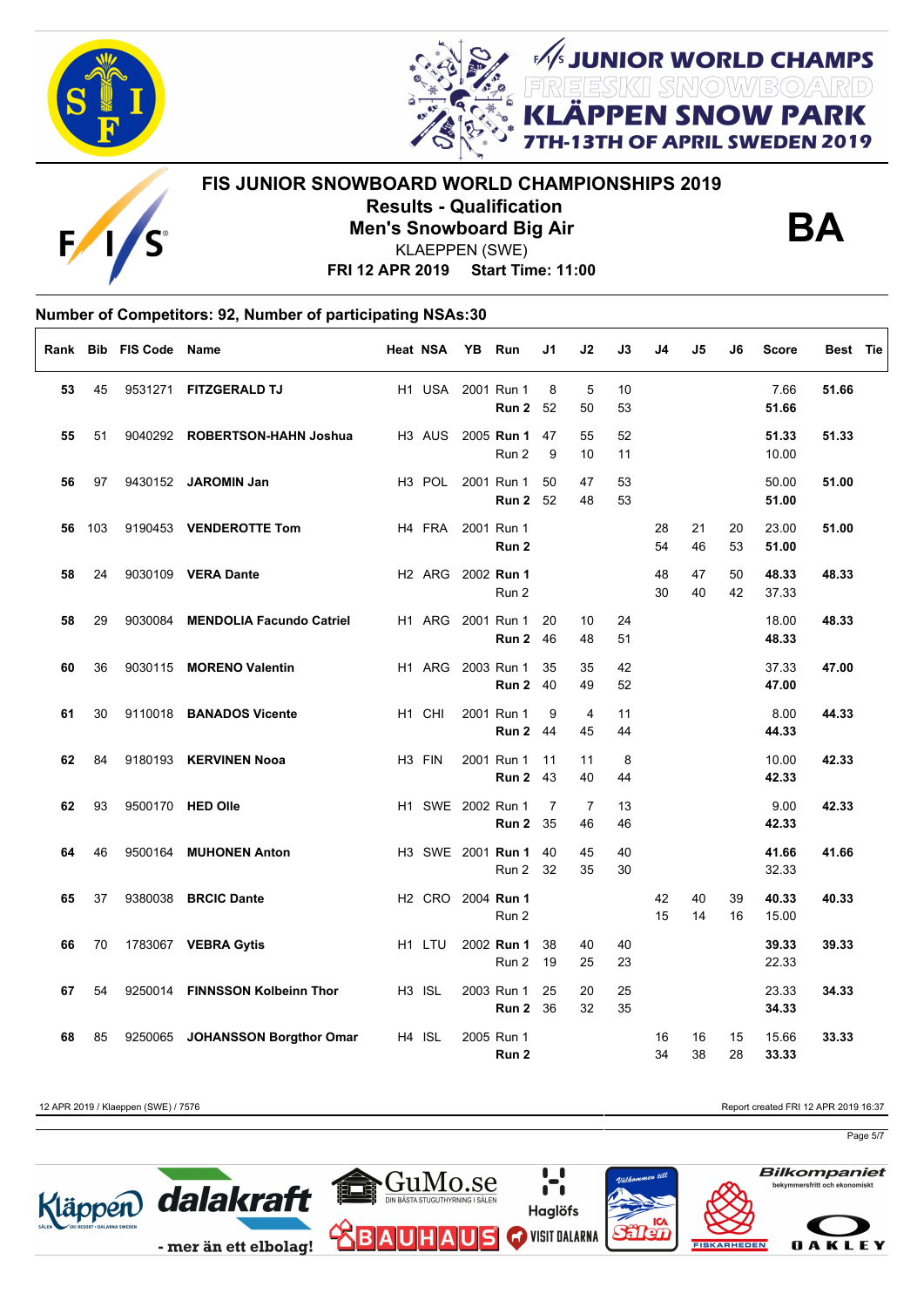



**FIS JUNIOR SNOWBOARD WORLD CHAMPIONSHIPS 2019 Results - Qualification Men's Snowboard Big Air**



**FUNIOR WORLD CHAMPS<br>FESKI SMOWBOARD<br>ÄPPEN SNOW PARK** 

OF APRIL SWEDEN 2019

**FRI 12 APR 2019 Start Time: 11:00** KLAEPPEN (SWE)

#### **Number of Competitors: 92, Number of participating NSAs:30**  $\Gamma$

|    |     | Rank Bib FIS Code Name |                            | Heat NSA |                               | YB | Run                                  | J1       | J2                   | J3       | J4       | J5       | J6       | Score          | Best Tie |
|----|-----|------------------------|----------------------------|----------|-------------------------------|----|--------------------------------------|----------|----------------------|----------|----------|----------|----------|----------------|----------|
| 69 | 83  |                        | 9180194 KARHILA Roni       |          | H <sub>2</sub> FIN            |    | 2001 Run 1<br>Run 2                  |          |                      |          | 34<br>17 | 30<br>19 | 30<br>22 | 31.33<br>19.33 | 31.33    |
| 70 | 52  |                        | 9250017 ARASON Birkir Thor |          | H4 ISL                        |    | 2003 Run 1<br>Run 2                  |          |                      |          | 22<br>32 | 30<br>31 | 23<br>28 | 25.00<br>30.33 | 30.33    |
| 71 | 20  |                        | 9560220 KUHAR Ozbe         |          | H <sub>2</sub> SLO            |    | 2004 Run 1<br>Run 2                  |          |                      |          | 24<br>30 | 20<br>32 | 20<br>26 | 21.33<br>29.33 | 29.33    |
| 72 | 91  |                        | 9420168 SKJOMMING Kristian |          | H <sub>2</sub> NOR 2001 Run 1 |    | Run 2                                |          |                      |          | 28<br>31 | 25<br>24 | 24<br>25 | 25.66<br>26.66 | 26.66    |
| 73 | 88  |                        | 1783076 GRIGAITIS Rokas    |          | H <sub>3</sub> LTU            |    | 2001 Run 1<br>Run 2 12               | 26       | 25<br>$\overline{7}$ | 23<br>9  |          |          |          | 24.66<br>9.33  | 24.66    |
| 74 | 58  |                        | 9040298 PARKINSON Jesse    |          | H2 AUS 2005 Run 1             |    | Run 2                                |          |                      |          | 20<br>28 | 18<br>16 | 18<br>20 | 18.66<br>21.33 | 21.33    |
| 75 | 104 |                        | 9220090 ADAMS Gabriel      |          |                               |    | H3 GBR 2003 Run 1<br><b>Run 2</b> 24 | 20       | 14<br>18             | 19<br>21 |          |          |          | 17.66<br>21.00 | 21.00    |
| 76 | 64  |                        | 9060023 van HOEIJ Dylan    |          | H <sub>2</sub> BEL            |    | 2003 Run 1<br>Run 2                  |          |                      |          | 18<br>20 | 17<br>16 | 15<br>13 | 16.66<br>16.33 | 16.66    |
| 77 | 38  |                        | 9200165 STROHMEYER Till    |          | H3 GER 2002 Run 1             |    | <b>Run 2 18</b>                      | 19       | 12<br>17             | 15<br>13 |          |          |          | 15.33<br>16.00 | 16.00    |
| 78 | 100 |                        | 9190471 NEY Oscar          |          | H1 FRA                        |    | 2002 Run 1<br>Run 2                  | 23<br>6  | 6<br>3               | 18<br>8  |          |          |          | 15.66<br>5.66  | 15.66    |
| 79 | 71  |                        | 9490234 RODRIGUEZ Lukas    |          | H4 ESP                        |    | 2003 Run 1<br>Run 2                  |          |                      |          | 12<br>13 | 16<br>17 | 17<br>16 | 15.00<br>15.33 | 15.33    |
| 80 | 50  |                        | 1124984 WANG Liwen         |          | H1 CHN                        |    | 2004 Run 1<br>Run 2                  | 13<br>16 | 13<br>9              | 19<br>19 |          |          |          | 15.00<br>14.66 | 15.00    |
| 81 | 92  |                        | 9040299 CHEN Maxson        |          | H <sub>2</sub> AUS            |    | 2005 Run 1<br>Run 2                  |          |                      |          | 16<br>13 | 15<br>12 | 10<br>9  | 13.66<br>11.33 | 13.66    |
| 82 | 69  |                        | 9040280 STEELE Sunny       |          | H <sub>2</sub> AUS            |    | 2003 Run 1<br>Run 2                  |          |                      |          | 14<br>8  | 13<br>11 | 12<br>11 | 13.00<br>10.00 | 13.00    |
| 82 | 74  |                        | 9490230 TOLEDO Antoni      |          | H <sub>1</sub> ESP            |    | 2003 Run 1<br><b>Run 2 11</b>        | 10       | 13<br>15             | 14<br>13 |          |          |          | 12.33<br>13.00 | 13.00    |

12 APR 2019 / Klaeppen (SWE) / 7576 Report created FRI 12 APR 2019 16:37

Page 6/7









**OAKLEY** 

**Bilkompaniet**